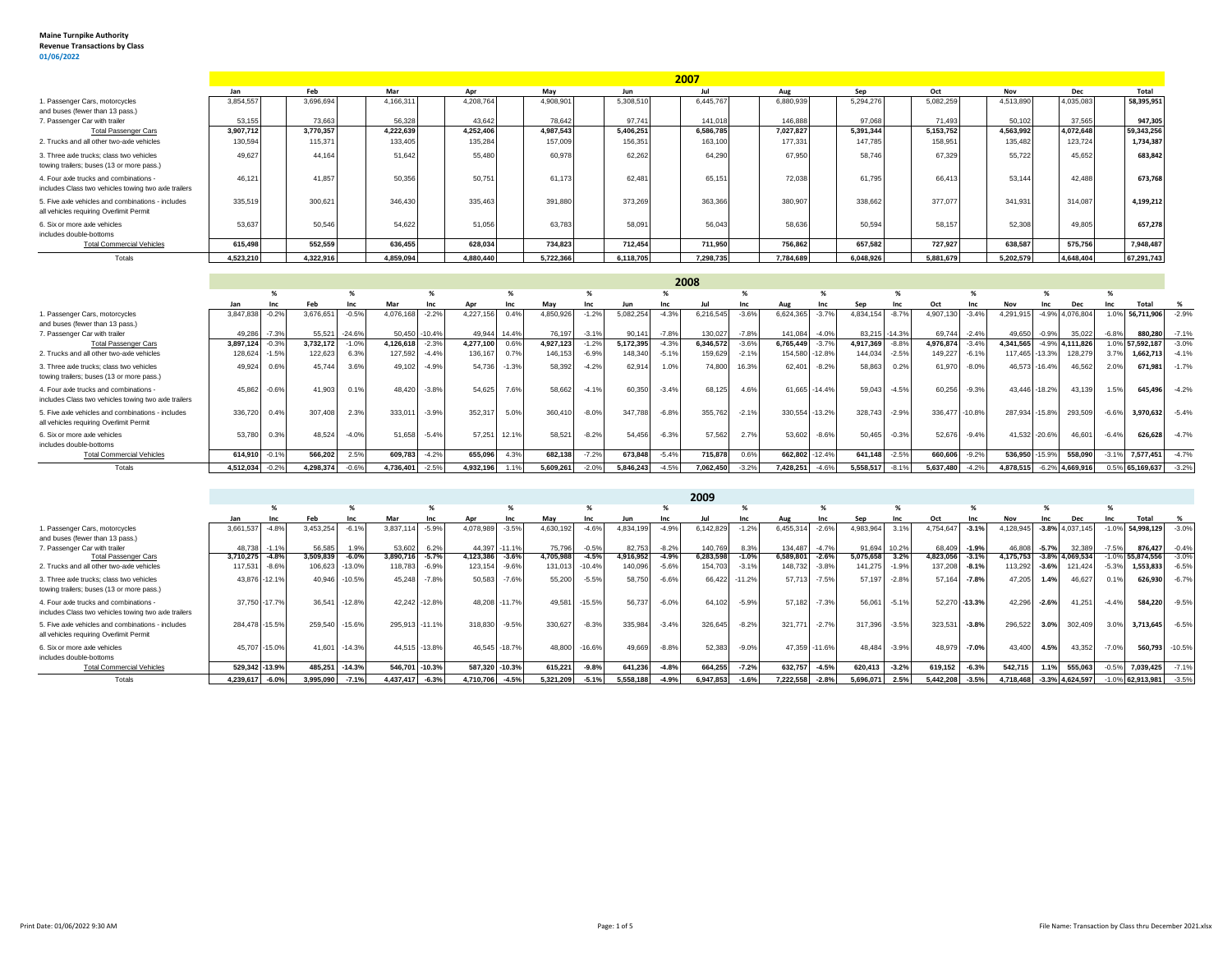## **Maine Turnpike Authority Revenue Transactions by Class 01/06/2022**

|                                                                                                           |                     |                    |           |                  |                     |               |                            |         |                     |                    |                    |                    | 2010                |                 |                      |                     |                    |                 |                    |                    |                         |                 |                   |                              |                       |                    |
|-----------------------------------------------------------------------------------------------------------|---------------------|--------------------|-----------|------------------|---------------------|---------------|----------------------------|---------|---------------------|--------------------|--------------------|--------------------|---------------------|-----------------|----------------------|---------------------|--------------------|-----------------|--------------------|--------------------|-------------------------|-----------------|-------------------|------------------------------|-----------------------|--------------------|
|                                                                                                           |                     | %                  |           | %                |                     | %             |                            | %       |                     | $\gamma$           |                    | %                  |                     | %               |                      |                     |                    | %               |                    | %                  |                         | %               |                   | %                            |                       |                    |
|                                                                                                           | Jan                 | Inc                | Feb       | Inc              | Mar                 | Inc           | Apr                        | Inc     | May                 | Inc                | Jun                | Inc                | Jul                 | Inc             | Aug                  | <b>Inc.</b>         | Sep                | Inc             | Oct                | Inc                | <b>Nov</b>              | Inc             | Dec               | <b>Inc.</b>                  | Total                 | %                  |
| 1. Passenger Cars, motorcycles<br>and buses (fewer than 13 pass.)                                         | 3,522,240           | $-3.89$            | 3,490,796 | 1.1%             | 3,974,146           | 3.6%          | 4,151,399                  | 1.8%    | 4,704,257           | 1.6%               | 4,979,703          | 3.0%               | 6,357,232           | 3.5%            | 6.614.065            | 2.5%                | 5,027,951          | 0.9%            | 4,908,160          | 3.2%               | 4,248,453               | 2.9%            | 4,061,12          | 0.6%                         | 56,039,523            | 1.9%               |
| 7. Passenger Car with trailer                                                                             | 42.320              | 13.29              | 41.86     | $-26.09$         | 40.436              | $-24.69$      | 51.01                      | 14.9%   | 76.76               | 1.3%               | 86.08              | 4.0%               | 136.23              | $-3.2%$         | 133,768              | $-0.59$             | 89.16              | $-2.8%$         | 73.452             | 7.49               | 48.05                   | 2.7%            | 35.86             | 10.7%                        | 855,012               | $-2.4%$            |
| <b>Total Passenger Cars</b>                                                                               | 3.564.560           | $-3.9%$            | 3,532,659 | 0.79             | 4,014,582           | 3.2%          | 4.202.417                  | 1.99    | 4,781,018           | 1.6%               | 5,065,783          | 3.0%               | 6,493,467           | 3.3%            | 6.747.833            | 2.4%                | 5.117.118          | 0.89            | 4,981,612          | 3.3%               | 4,296,504               | 2.9%            | ,096,982          | 0.7 <sup>c</sup>             | 6,894,535             | 1.8%               |
| 2. Trucks and all other two-axle vehicles                                                                 | 107,979             | $-8.1%$            | 100,875   | $-5.4%$          | 121,552             | 2.3%          | 125,934                    | 2.3%    | 131,652             | 0.5%               | 143,542            | 2.5%               | 148,888             | $-3.8%$         | 152,809              | 2.7%                | 141,243            | 0.0%            | 136,067            | $-0.8%$            | 122,114                 | 7.8%            | 120,347           | $-0.9%$                      | 1,553,002             | $-0.1%$            |
| 3. Three axle trucks: class two vehicles<br>towing trailers; buses (13 or more pass.)                     | 42,945              | $-2.1%$            | 40,321    | $-1.59$          | 51,130              | 13.0%         | 60,312 19.2%               |         | 58,765              | 6.5%               | 59,060             | 0.5%               | 59,496              | $-10.4%$        | 61,658               | 6.8%                | 57,817             | 1.1%            | 57,028             | $-0.2%$            | 49,853                  | 5.6%            | 45,867            | $-1.6%$                      | 644,252               | 2.8%               |
| 4. Four axle trucks and combinations -<br>includes Class two vehicles towing two axle trailers            | 34,115              | $-9.6%$            | 33,552    | $-8.29$          | 43,186              | 2.2%          | 50,730                     | 5.2%    | 52,273              | 5.4%               | 56,355             | $-0.7%$            | 59,49               | $-7.2%$         | 60,268               | 5.4%                | 57,65              | 2.8%            | 52,400             | 0.2%               | 43,569                  | 3.0%            | 40,782            | $-1.1%$                      | 584.374               | 0.0%               |
| 5. Five axle vehicles and combinations - includes<br>all vehicles requiring Overlimit Permit              | 284,238             | $-0.1%$            | 271,020   | 4.4%             | 324,187             | 9.6%          | 337,517                    | 5.9%    | 338,005             | 2.2%               | 348,613            | 3.8%               | 340,593             | 4.3%            | 345,102              | 7.3%                | 325,481            | 2.5%            | 318,335            | $-1.6%$            | 319,558                 | 7.8%            | 309,115           | 2.2%                         | 3,861,764             | 4.0%               |
| 6. Six or more axle vehicles<br>includes double-bottoms                                                   | 36.832              | $-19.4%$           | 34.426    | $-17.2%$         | 42,423              | $-4.7%$       | 46,502                     | $-0.1%$ | 46.40               | $-4.99$            | 46,001             | $-7.4%$            | 43,02               | $-17.9%$        | 44.918               | $-5.29$             | 43.635             | $-10.0%$        | 43,312             | $-11.6%$           | 42,829                  | $-1.3%$         | 43,057            | $-0.79$                      | 513,359               | $-8.5%$            |
| <b>Total Commercial Vehicles</b>                                                                          | 506.109             | $-4.4%$            | 480,19    | $-1.0%$          | 582,478             | 6.5%          | 620,995                    | 5.7%    | 627,096             | 1.9%               | 653,57             | 1.9%               | 651,493             | $-1.9%$         | 664.755              | 5.19                | 625,828            | 0.9%            | 607,142            | $-1.9%$            | 577,923                 | 6.5%            | 559,168           | 0.7%                         | 7,156,752             | 1.7%               |
| Totals                                                                                                    | 4.070.66            | $-4.0%$            | 4.012.85  | 0.4%             | 4.597.060           | 3.6%          | 4.823.412                  | 2.4%    | 5.408.114           | 1.6%               | 5.719.354          | 2.9%               | 7.144.96            | 2.8%            | 7.412.588            | 2.6%                | 5.742.946          | 0.8%            | 5.588.754          | 2.7%               | 4.874.427               | 3.3%            | 4.656.150         | 0.7%                         | 64.051.287            | 1.8%               |
|                                                                                                           |                     |                    |           |                  |                     |               |                            |         |                     |                    |                    |                    |                     |                 |                      |                     |                    |                 |                    |                    |                         |                 |                   |                              |                       |                    |
|                                                                                                           |                     | %                  |           | %                |                     | %             |                            | %       |                     | $\frac{9}{6}$      |                    | %                  | 2011                | $\frac{9}{6}$   |                      |                     |                    |                 |                    | %                  |                         | %               |                   |                              |                       |                    |
|                                                                                                           |                     |                    |           |                  |                     |               |                            |         |                     |                    |                    |                    |                     |                 |                      |                     |                    | %               |                    |                    |                         |                 |                   |                              |                       |                    |
|                                                                                                           | Jan                 | Inc                | Feb       | Inc              | Mar                 | Inc           | Apr                        | Inc     | May                 | Inc<br>$-2.5%$     | Jun<br>4,952,835   | Inc<br>$-0.5%$     | Jul<br>6,380,12     | Inc<br>0.4%     | Aug<br>6,408,146     | Inc<br>$-3.19$      | Sep<br>5,077,647   | Inc<br>1.0%     | Oct<br>4,773,277   | Inc<br>$-2.7%$     | <b>Nov</b><br>4.217.779 | Inc             | Dec<br>4,193,50   | Inc                          | Total<br>55,512,320   | %                  |
|                                                                                                           |                     |                    |           |                  |                     |               |                            |         |                     |                    |                    |                    |                     |                 |                      |                     |                    |                 |                    |                    |                         |                 |                   |                              |                       |                    |
| 1. Passenger Cars, motorcycles                                                                            | 3.517.696           | $-0.19$            | 3.380.13  | $-3.29$          | 3,984,908           | 0.3%          | 4.039.014                  | $-2.7%$ | 4,587,265           |                    |                    |                    |                     |                 |                      |                     |                    |                 |                    |                    |                         | $-0.7%$         |                   | 3.3%                         |                       | $-0.9%$            |
| and buses (fewer than 13 pass.)                                                                           |                     |                    | 49.88     |                  |                     |               |                            |         |                     |                    |                    |                    |                     |                 |                      |                     |                    |                 |                    |                    |                         |                 |                   |                              |                       |                    |
| 7. Passenger Car with trailer<br><b>Total Passenger Cars</b>                                              | 40.951<br>3,558,647 | $-3.29$<br>$-0.2%$ | 3,430,02  | 19.2%<br>$-2.99$ | 44.927<br>4,029,835 | 11.19<br>0.49 | 44.084 -13.6%<br>4,083,098 | $-2.89$ | 72.190<br>4,659,455 | $-6.09$<br>$-2.5%$ | 82.66<br>5,035,502 | $-4.0%$<br>$-0.6%$ | 135.32<br>6,515,449 | $-0.7%$<br>0.3% | 123.062<br>6,531,208 | $-8.0$ %<br>$-3.2%$ | 87.87<br>5,165,525 | $-1.4%$<br>0.9% | 71.594<br>4,844,87 | $-2.5%$<br>$-2.7%$ | 48.444<br>4,266,223     | 0.8%<br>$-0.7%$ | 31.81<br>,225,316 | $-11.39$<br>3.1 <sup>6</sup> | 832.829<br>56,345,149 | $-2.6%$<br>$-1.0%$ |
| 2. Trucks and all other two-axle vehicles                                                                 | 112,884             | 4.5%               | 105,862   | 4.9%             | 126,888             | 4.4%          | 121,101                    | $-3.8%$ | 134,540             | 2.2%               | 143,351            | $-0.19$            | 143,31              | $-3.7%$         | 157,330              | 3.0%                | 144,593            | 2.4%            | 135,791            | $-0.2%$            | 122,865                 | 0.6%            | 120,32            | 0.09                         | 1,568,840             | 1.0%               |
| 3. Three axle trucks: class two vehicles<br>towing trailers; buses (13 or more pass.)                     | 42,850              | $-0.2%$            | 41.382    | 2.6%             | 49.242              | $-3.7%$       | 48,306 -19.9%              |         | 52,976              | $-9.99$            | 61,986             | 5.0%               | 59,405              | $-0.2%$         | 63.902               | 3.6%                | 59,353             | 2.7%            | 57,017             | 0.0%               | 51,613                  | 3.5%            | 48,145            | 5.0%                         | 636,177               | $-1.3%$            |
| 4. Four axle trucks and combinations -                                                                    | 35,262              | 3.4%               | 32,394    | $-3.5%$          | 41,552              | $-3.8%$       | 43,240 -14.8%              |         | 48,71               | $-6.8%$            | 56,231             | $-0.2%$            | 53,65               | $-9.8%$         | 58,701               | $-2.6%$             | 52,968             | $-8.1%$         | 49,873             | $-4.8%$            | 43,837                  | 0.6%            | 40,52'            | $-0.6%$                      | 556,939               | $-4.7%$            |
| includes Class two vehicles towing two axle trailers<br>5. Five axle vehicles and combinations - includes | 296,476             | 4.3%               | 278,461   | 2.7%             | 336,612             | 3.8%          | 319,110                    | $-5.5%$ | 339,302             | 0.4%               | 341,559            | $-2.0%$            | 322,687             | $-5.3%$         | 351,566              | 1.9%                | 328,865            | 1.0%            | 315,026            | $-1.0%$            | 312,946                 | $-2.1%$         | 307,653           | $-0.5%$                      | 3,850,263             | $-0.3%$            |
| all vehicles requiring Overlimit Permit                                                                   |                     |                    |           |                  |                     |               |                            |         |                     |                    |                    |                    |                     |                 |                      |                     |                    |                 |                    |                    |                         |                 |                   |                              |                       |                    |
| 6. Six or more axle vehicles                                                                              | 44.716              | 21.4%              | 41,41     | 20.3%            | 47,963              | 13.1%         | 45.850                     | $-1.4%$ | 50,554              | 9.0%               | 51,092             | 11.1%              | 46,97               | 9.2%            | 52,108               | 16.0%               | 49.47              | 13.4%           | 48,154             | 11.2%              | 46,231                  | 7.9%            | 45,555            | 5.8%                         | 570.077               | 11.0%              |
| includes double-bottoms                                                                                   |                     |                    |           |                  |                     |               |                            |         |                     |                    |                    |                    |                     |                 |                      |                     |                    |                 |                    |                    |                         |                 |                   |                              |                       |                    |
| <b>Total Commercial Vehicles</b>                                                                          | 532,18              | 5.2%               | 499,51    | 4.0%             | 602,257             | 3.49          | 577,607                    | $-7.0%$ | 626,083             | $-0.2%$            | 654,21             | 0.1%               | 626,027             | $-3.9%$         | 683,607              | 2.8%                | 635,250            | 1.5%            | 605,861            | $-0.29$            | 577,492                 | $-0.1%$         | 562,195           | 0.5%                         | 7,182,296             | 0.4%               |
| Totals                                                                                                    | 4.090.83            | 0.5%               | 3.929.530 | $-2.1%$          | 4.632.092           | 0.85          | 4.660.705                  | $-3.4%$ | 5.285.538           | $-2.3%$            | 5.689.721          | $-0.5%$            | 7.141.47            | 0.0%            | 7.214.815            | $-2.79$             | 5,800,775          |                 | 5.450.732          | $-2.5%$            | 4.843.715               | $-0.6%$         | 1.787.511         | $2.8^{\circ}$                | 63,527,445            | $-0.8%$            |
|                                                                                                           |                     |                    |           |                  |                     |               |                            |         |                     |                    |                    |                    |                     |                 |                      |                     |                    |                 |                    |                    |                         |                 |                   |                              |                       |                    |
|                                                                                                           |                     |                    |           |                  |                     |               |                            |         |                     |                    |                    |                    | 2012                |                 |                      |                     |                    |                 |                    |                    |                         |                 |                   |                              |                       |                    |
|                                                                                                           |                     | %                  |           | %                |                     | %             |                            | %       |                     | $\gamma$           |                    | %                  |                     | $\frac{9}{6}$   |                      |                     |                    | %               |                    | %                  |                         | %               |                   |                              |                       |                    |
|                                                                                                           | Jan                 | Inc                | Feb       | Inc              | Mar                 | Inc           | Apr                        | Inc     | May                 | Inc                | Jun                | Inc                | Jul                 | Inc             | Aug                  | Inc                 | Sep                | Inc             | Oct                | Inc                | Nov                     | Inc             | Dec               | Inc                          | Total                 | %                  |
| 1. Passenger Cars, motorcycles                                                                            | 3.585.578           | 1.9%               | 3.685.638 | 9.0%             | 3.961.481           | $-0.6%$       | 4,110,257                  | 1.8%    | 4,736,022           | 3.2%               | 5,163,102          | 4.2%               | 6,338,243           | $-0.7%$         | 6,684,518            | 4.3%                | 5,017,151          | $-1.2%$         | 4,709,489          | $-1.3%$            | 4.868.036               | 15.4%           | 1.583.643         | 9.3%                         | 57.443.158            | 3.5%               |
| and buses (fewer than 13 pass.)<br>7. Passenger Car with trailer                                          | 32.614              | $-20.4%$           | 48.120    | $-3.59$          | 43.022              | $-4.2%$       | 47.564                     | 7.9%    | 75.682              | $4.8^{\circ}$      | 88,565             |                    | 132.18              | $-2.3%$         | 132,809              | 7.9%                | 86.52              |                 | 65,969             | $-7.9%$            | 49.771                  | 2.7%            | 35.956            | 13.0%                        | 838.789               | 0.7%               |

Total Passenger Cars 3,618,192 | 1.7% | 3,733,758 | 8.9% | 4,004,503 | 0.6% | 4,157,821 | 1.8% | 4,817,704 | 3.3% | 5,251,667 | 4.3% | 6,470,432 | ○0.7% | 6,817,327 | 4.4% | 5,103,679 | 1.2% | 4,775,458 | 1. 2. Trucks and all other two-axle vehicles | 115,958 2.7% | 108,993 3.0% | 118,683 | 6.5% | 120,912 | 0.2% | 108,971 | 3.3% | 14,002 | 1.6% | 14,7897 | 3.2% | 158,976 | 1.0% | 13,270 | 8.5% | 138,978 | 2.3% | 3. Three axle trucks; class two vehicles 45,249 5.6% 42,896 3.7% 48,431 -1.6% 50,209 3.9% 56,481 6.6% 56,805 -8.4% 60,508 1.9% 64,042 0.2% 55,766 -6.0% 57,497 0.8% 49,349 -4.4% 40,726 -15.4% **627,959** -1.3%

4. Four axle trucks and combinations - 38,349 8.8% 37,951 17.2% 40,683 -2.1% 44,765 3.5% 51,367 5.5% 52,875 -6.0% 55,625 3.7% 61,860 5.4% 53,497 1.0% 56,228 12.7% 46,444 5.9% 38,423 -5.2% **578,068** 3.8%

5. Five axle vehicles and combinations includes | 300,697 1.4% 290,460 4.3% 319,033 5.2% 317,842 -0.4% 342,128 0.8% 330,597 -3.2% 332,779 3.1% 340,287 -3.2% 300,402 -8.7% 300,402 -8.7% 300,402 -8.7% 300,402 -8.9% 3805,848

6. Six or more axle vehicles 42,907 -4.0% 44,443 7.3% 49,257 2.7% 48,568 5.9% 51,626 2.1% 46,314 -9.4% 46,829 -0.3% 49,528 -5.0% 43,606 -11.9% 48,110 -0.1% 44,791 -3.1% 40,552 -11.0% **556,531** -2.4%

Total Commercial Vehicles | 543,160 | 2.1% | 524,743 | 5.1% | 576,087 | 4.3% | 582,296 | 0.8% | 640,573 | 2.3% | 627,593 | 4.1% | 640,583 | 2.8% | 674,683 | 1.3% | 585,541 -7.8% | 7.8% | 576,350 -0.2% | 517,66

towing trailers; buses (13 or more pass.)

all vehicles requiring Overlimit Permit

includes Class two vehicles towing two axle trailers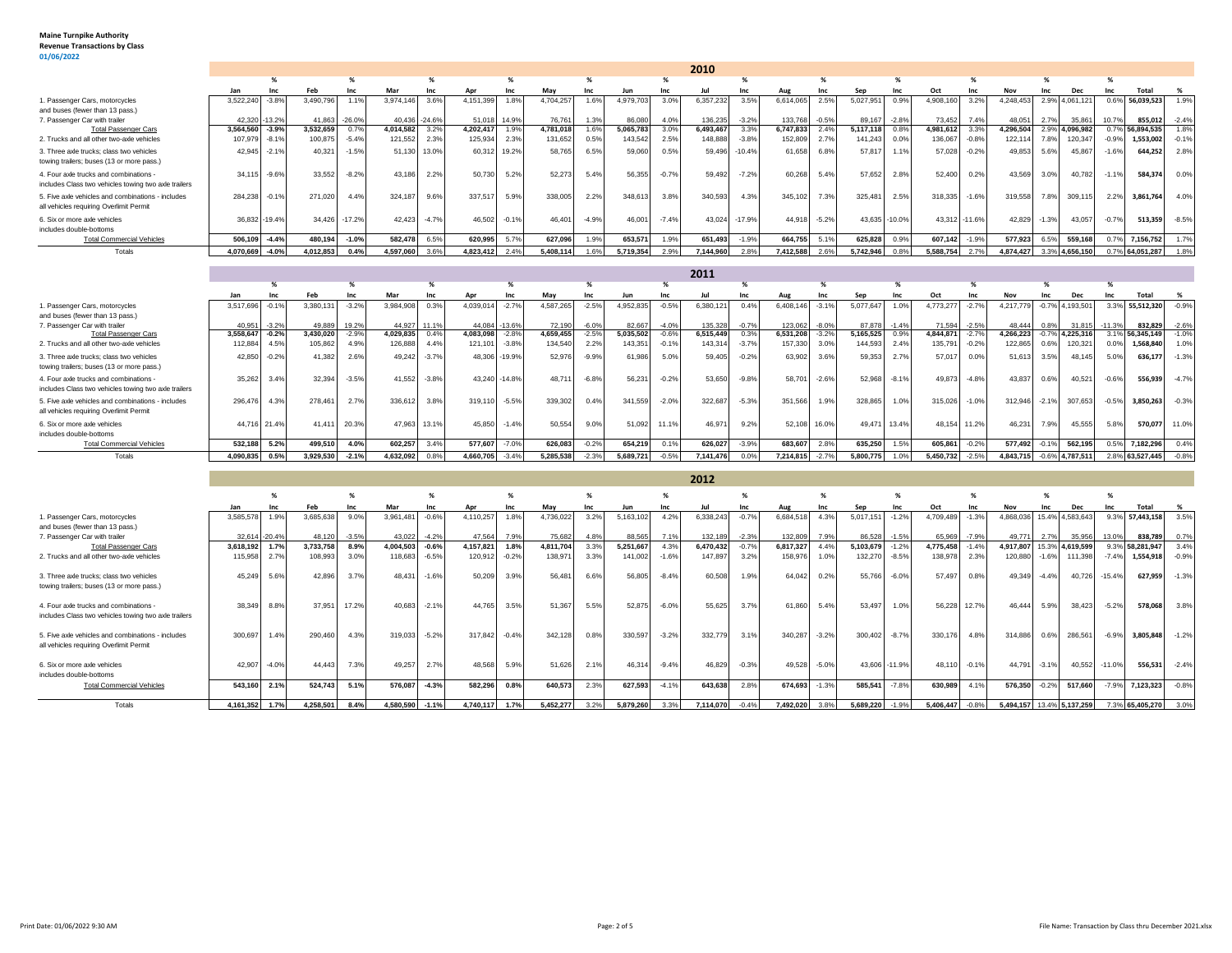|                                                                                                |                 |         |           |          |           |             |                 |         |           |         |           |         | 2013      |         |           |         |           |         |                 |       |           |         |                |          |                  |         |
|------------------------------------------------------------------------------------------------|-----------------|---------|-----------|----------|-----------|-------------|-----------------|---------|-----------|---------|-----------|---------|-----------|---------|-----------|---------|-----------|---------|-----------------|-------|-----------|---------|----------------|----------|------------------|---------|
|                                                                                                |                 | %       |           | %        |           | %           |                 | %       |           | %       |           | %       |           | %       |           | %       |           | %       |                 | %     |           | %       |                | %        |                  |         |
|                                                                                                | Jan             | Inc     |           | Inc      | Mar       | Inc         | Apr             | Inc     | May       | Inc     | Jun       | Inc     | Jul       | Inc     | Aug       | Inc     |           | Inc     | Oct             | Inc   | Nov       | Inc     | Dec            | Inc      | Total            | %       |
| 1. Passenger Cars, motorcycles<br>and buses (fewer than 13 pass.)                              | 4.357.793       | 21.5%   | 3,826,686 | 3.8%     | 4,739,843 | 19.6%       | 4,815,987       | 17.2%   | 5,515,86  | 16.5%   | 5,830,356 | 12.9%   | 7,074,936 | 11.6%   | 7,506,462 | 12.3%   | 5,758,008 | 14.8%   | 5,683,57        | 20.79 | 4.936.467 |         | 1.4% 4.699.269 | 2.5%     | 64.745.243       | 12.7%   |
| 7. Passenger Car with trailer                                                                  | 48.947 50.1%    |         | 47.464    | $-1.4%$  | 46.414    | 7.9%        | 47.376          | $-0.4%$ | 77.155    | 1.9%    | 91.093    | 2.9%    | 129,865   | $-1.8%$ | 138,848   | 4.5%    | 90,848    | 5.0%    | 74.475 12.9%    |       | 52,748    | 6.0%    | 55,081         | 53.2%    | 900,31           | 7.3%    |
| <b>Total Passenger Cars</b>                                                                    | 4.406.740 21.8% |         | 3.874.150 | 3.8%     | 4.786.257 | 19.5%       | 4.863.363       | 17.0%   | 5,593,02  | 16.2%   | 5.921.449 | 12.8%   | 7,204,801 | 11.3%   | 7.645.310 | 12.1%   | 5.848.856 | 14.6%   | 5.758.046 20.6% |       | 4.989.215 |         | 1.5% 4.754.350 | 2.9%     | 65,645,557       | 12.6%   |
| 2. Trucks and all other two-axle vehicles                                                      | 117,339         | 1.2%    | 105,824   | $-2.9%$  | 113,390   | $-4.5%$     | 123,142         | 1.8%    | 139,938   | 0.7%    | 136,486   | $-3.2%$ | 152,420   | 3.1%    | 157,378   | $-1.0%$ | 138,421   | 4.7%    | 143,422         | 3.2%  | 119,314   | $-1.3%$ | 126,360        | 13.4%    | 1,573,434        | 1.2%    |
| 3. Three axle trucks: class two vehicles<br>towing trailers; buses (13 or more pass.)          | 45,368          | 0.3%    | 40,551    | $-5.5%$  | 44,004    | $-9.19$     | 49,927          | $-0.6%$ | 54,82     | $-2.9%$ | 54,123    | $-4.7%$ | 59,11     | $-2.3%$ | 61.833    | $-3.4%$ | 55,71     | $-0.1%$ | 57,983          | 0.8%  | 46,845    | $-5.1%$ | 46,657         | 14.6%    | 616,935          | $-1.8%$ |
| 4. Four axle trucks and combinations -<br>includes Class two vehicles towing two axle trailers | 41.741          | 8.8%    | 36,303    | $-4.3%$  | 41.151    | 1.2%        | 47.112          | 5.2%    | 54.14     | 5.4%    | 53,227    | 0.7%    | 58,40     | 5.0%    | 64.131    | 3.7%    | 56,120    | 4.9%    | 57.001          | 1.4%  | 43,875    | $-5.5%$ | 40.618         | 5.7%     | 593,827          | 2.7%    |
| 5. Five axle vehicles and combinations - includes<br>all vehicles requiring Overlimit Permit   | 306.079         | 1.8%    | 267.172   | $-8.0%$  | 305.189   | $-4.3%$     | 323.235         | 1.7%    | 350.11    | 2.3%    | 320,010   | $-3.2%$ | 339,395   | 2.0%    | 333,566   | $-2.0%$ | 310,100   | 3.2%    | 331.887         | 0.5%  | 297.387   | $-5.6%$ | 295,623        | 3.2%     | 3,779,762        | $-0.7%$ |
| 6. Six or more axle vehicles<br>includes double-bottoms                                        | 48,369          | 12.7%   | 39.433    | $-11.3%$ | 41.793    | $-15.2%$    | 52,469          | 8.0%    | 54.78     | 6.19    | 46,450    | 0.3%    | 48,251    | 3.0%    | 49.710    | 0.4%    | 45,731    | 4.9%    | 51,179          | 6.4%  | 42,576    | $-4.9%$ | 43.486         | 7.2%     | 564,227          | 1.4%    |
| <b>Total Commercial Vehicles</b>                                                               | 558.896         | 2.9%    | 489,283   | $-6.8%$  | 545,527   | $-5.3%$     | 595,885         | 2.3%    | 653,80    | 2.1%    | 610,296   | $-2.8%$ | 657,577   | 2.2%    | 666,618   | $-1.2%$ | 606,083   | 3.5%    | 641.472         | 1.7%  | 549,997   | $-4.6%$ | 552,744        | 6.8%     | 7,128,185        | 0.1%    |
| Totals                                                                                         | 4.965.636       | 19.3%   | 4.363.433 | 2.5%     | 5.331.784 | 16.4%       | 5.459.248 15.2% |         | 6.246.827 | 14.6%   | 6.531.745 | 11.1%   | 7.862.378 | 10.5%   | 8.311.928 | 10.9%   | 6.454.939 | 13.5%   | 6.399.518 18.4% |       | 5.539.212 |         | 0.8% 5,307,094 | 3.3%     | 72,773,742 11.3% |         |
|                                                                                                |                 |         |           |          |           |             |                 |         |           |         |           |         | 2014      |         |           |         |           |         |                 |       |           |         |                |          |                  |         |
|                                                                                                |                 |         |           | %        |           | %           |                 | %       |           | %       |           | %       |           |         |           | %       |           | %       |                 | %     |           | %       |                | %        |                  |         |
|                                                                                                | Jan             | Inc     | Feb       | Inc      | Mar       | <b>Inc.</b> | Apr             | Inc     | May       | Inc     | Jun       | Inc     | Jul       | Inc     | Aug       | Inc     | Sen       | Inc     | Oct             | Inc   | Nov       | Inc     | <b>Dec</b>     | Inc      | Total            | %       |
| 1. Passenger Cars, motorcycles<br>and buses (fewer than 13 pass.)                              | 4.346.748       | $-0.3%$ | 4,055,845 | 6.0%     | 4,796,876 | 1.2%        | 5,022,423       | 4.3%    | 5.661.75  | 2.6%    | 6,112,316 | 4.8%    | 7,276,436 | 2.8%    | 7,711,673 | 2.7%    | 6,010,660 | 4.4%    | 5,955,024       | 4.8%  | 5,013,269 |         | 1.6% 5.119.123 | 8.9%     | 67,082,144       | 3.6%    |
| 7. Passenger Car with trailer                                                                  | 65,324 33.5%    |         | 67,925    | 43.1%    | 62.533    | 34.7%       | 47.721          | 0.7%    | 80.793    | 4.7%    | 95,861    | 5.2%    | 133,614   | 2.9%    | 144.630   | 4.2%    | 98,583    | 8.5%    | 83.137          | 11.6% | 54,335    | 3.0%    | 39,564         | $-28.2%$ | 974,020          | 8.2%    |

| 7. Passenger Car with trailer                                                         |                | 65,324 33.5% | 67.925    | 43.1%   | 62,533 34.7% |         | 47,721    | 0.7%          | 80,793    | 4.7%    | 95.861    | 5.2%  | 133,614   | 2.9% | 144,630   | 4.2%    | 98.583    | 8.5% | 83,137 11.6% |         | 54.335    | 3.0%    | 39,564         | $-28.2%$ | 974,020    | 8.2%    |
|---------------------------------------------------------------------------------------|----------------|--------------|-----------|---------|--------------|---------|-----------|---------------|-----------|---------|-----------|-------|-----------|------|-----------|---------|-----------|------|--------------|---------|-----------|---------|----------------|----------|------------|---------|
| <b>Total Passenger Cars</b>                                                           | 4,412,072 0.1% |              | 1,123,770 | 6.4%    | 4,859,409    | 1.5%    | 5,070,144 | 4.3%          | 5,742,544 | 2.7%    | 6,208,177 | 4.8%  | 7,410,050 | 2.8% | 7,856,303 | 2.8%    | 6,109,243 | 4.5% | 6,038,161    | 4.9%    | 5,067,604 |         | 1.6% 5.158.687 | 8.5%     | 68,056,164 | 3.7%    |
| 2. Trucks and all other two-axle vehicles                                             | 120,165 2.4%   |              | 108,736   | 2.8%    | 119,501      | 5.4%    | 126,851   | 3.0%          | 138,357   | $-1.1%$ | 144.557   | 5.9%  | 155,241   | 1.9% | 152.494   | $-3.1%$ | 147,583   | 6.6% | 146,657      | 2.3%    | 119,104   | $-0.2%$ | 123,010        | $-2.79$  | 1,602,256  | 1.8%    |
| 3. Three axle trucks: class two vehicles<br>towing trailers; buses (13 or more pass.) | 48,317         | 6.5%         | 42.858    | 5.7%    | 47.415       | 7.8%    | 49.947    | 0.0%          | 54.42     | $-0.7%$ | 60,360    | 11.5% | 61.234    | 3.6% | 57.936    | $-6.3%$ | 56.524    | 1.5% | 58,400       | 0.7%    | 45.270    | $-3.4%$ | 45.755         | $-1.9%$  | 628.437    | 1.9%    |
| 4. Four axle trucks and combinations -                                                | 39,696         | $-4.9%$      | 36,038    | $-0.7%$ | 42.754       | 3.9%    | 47.396    | 0.6%          | 53.129    | $-1.9%$ | 57,272    | 7.6%  | 61,072    | 4.6% | 60.733    | $-5.3%$ | 58,249    | 3.8% | 56,514       | $-0.9%$ | 41.351    | $-5.8%$ | 43,791         | 7.8%     | 597,995    | 0.7%    |
| includes Class two vehicles towing two axle trailers                                  |                |              |           |         |              |         |           |               |           |         |           |       |           |      |           |         |           |      |              |         |           |         |                |          |            |         |
| 5. Five axle vehicles and combinations - includes                                     | 303,841 -0.7%  |              | 264.094   | $-1.2%$ | 303,813      | $-0.5%$ | 326,049   | 0.9%          | 343,600   | $-1.9%$ | 333,446   | 4.2%  | 343,246   | 1.1% | 337,431   | 1.2%    | 328,351   | 5.9% | 334,522      | 0.8%    | 293,720   | $-1.2%$ | 312,790        | 5.89     | 3,824,903  | 1.2%    |
| all vehicles requiring Overlimit Permit                                               |                |              |           |         |              |         |           |               |           |         |           |       |           |      |           |         |           |      |              |         |           |         |                |          |            |         |
| 6. Six or more axle vehicles<br>includes double-bottoms                               | 45,801         | $-5.3%$      | 39,455    | 0.1%    | 43,971       | 5.2%    |           | 47,170 -10.1% | 50,014    | $-8.7%$ | 50,192    | 8.1%  | 50,691    | 5.1% | 48.754    | $-1.9%$ | 49,040    | 7.2% | 50,980 -0.4% |         | 40.742    | $-4.3%$ | 43,679         | 0.4%     | 560,489    | $-0.7%$ |
| <b>Total Commercial Vehicles</b>                                                      | 557,820 -0.2%  |              | 491,181   | 0.4%    | 557,454      | 2.2%    | 597,413   | 0.3%          | 639,521   | $-2.2%$ | 645,827   | 5.8%  | 671.484   | 2.1% | 657.34    | $-1.4%$ | 639,747   | 5.6% | 647,073      | 0.9%    | 540,187   | $-1.8%$ | 569,025        | 2.9°     | 7,214,080  | 1.2%    |
|                                                                                       |                |              |           |         |              |         |           |               |           |         |           |       |           |      |           |         |           |      |              |         |           |         |                |          |            |         |
| Totals                                                                                | 4,969,892      | 0.1%         | 4,614,951 | 5.8%    | 5,416,863    | 1.6%    | 5,667,557 | 3.8%          | 6,382,065 | 2.2%    | 6,854,004 | 4.9%  | 8,081,534 | 2.8% | 8,513,651 | 2.4%    | 6.748.990 | 4.6% | 6,685,234    | 4.5%    | 5,607,791 |         | 1.2% 5,727,712 | 7.9%     | 75.270.244 | 3.4%    |
|                                                                                       |                |              |           |         |              |         |           |               |           |         |           |       | 2015      |      |           |         |           |      |              |         |           |         |                |          |            |         |

|                                                                                                | Jan             |                | Feb       | Inc      | Mar       | Inc           | Apr       | Inc     | May       | Inc     |           | Inc  |           | Inc  | Aug       |         |           | Inc     | Oct       |         | Nov       | Inc   |                | Inc   | <b>Total</b> |         |
|------------------------------------------------------------------------------------------------|-----------------|----------------|-----------|----------|-----------|---------------|-----------|---------|-----------|---------|-----------|------|-----------|------|-----------|---------|-----------|---------|-----------|---------|-----------|-------|----------------|-------|--------------|---------|
| 1. Passenger Cars, motorcycles                                                                 | 4.364.07        | 0.49           | 1,088,07  | 0.8%     | 132,430   |               | 5,318,17  | 5.9%    | 6,101,763 | 7.8%    | 6,445,856 |      | 7,777,939 | 6.9% | 7,900,61  | 2.5%    | 6,499,290 |         | 6,315,608 |         | 5,449,67  |       | 8.7% 5,469,86  | 6.9%  | 70,863,382   | 5.6%    |
| and buses (fewer than 13 pass.)                                                                |                 |                |           |          |           |               |           |         |           |         |           |      |           |      |           |         |           |         |           |         |           |       |                |       |              |         |
| 7. Passenger Car with trailer                                                                  |                 | 42.885 - 34.4% | 49.198    | $-27.6%$ |           | 55.317 -11.5% | 52.247    | 9.5%    | 91.635    | 13.4%   | 100,766   | 5.1% | 145,452   | 8.9% | 143.487   | $-0.8%$ | 104,534   | 6.0%    | 84.989    | 2.2%    | 59.265    | 9.1%  | 44,159         | 11.6% | 973,934      | $0.0\%$ |
| <b>Total Passenger Cars</b>                                                                    | 4,406,963       | $-0.1%$        | 4,137,276 | 0.3%     | 5,187,747 | 6.8%          | 5,370,426 | 5.9%    | 6,193,398 | 7.9%    | 6,546,622 | 5.5% | 7,923,391 | 6.9% | 8,044,105 | 2.4%    | 6,603,824 | 8.1%    | 6,400,597 | 6.0%    | 5,508,944 |       | 8.7% 5,514,023 | 6.9%  | 71,837,316   | 5.6%    |
| 2. Trucks and all other two-axle vehicles                                                      | 117,413         | $-2.3%$        | 113,138   | 4.0%     | 124,480   | 4.2%          | 129,665   | 2.2%    | 139,734   | 1.0%    | 151,039   | 4.5% | 160,885   | 3.6% | 154,27    | 1.2%    | 148,39    | 0.6%    | 148,417   | 1.2%    | 125,103   | 5.0%  | 129,00         | 4.9%  | 1,641,553    | 2.5%    |
| 3. Three axle trucks; class two vehicles<br>towing trailers; buses (13 or more pass.)          | 42.124          | $-12.8%$       | 40.547    | $-5.4%$  | 46.105    | $-2.8%$       | 51,031    | 2.2%    | 54,999    | 1.1%    | 60.728    | 0.6% | 64,61     | 5.5% | 61.543    | 6.2%    | 60,108    | 6.3%    | 62,080    | 6.3%    | 51,438    | 13.6% | 51,228         | 12.0% | 646,546      | 2.9%    |
| 4. Four axle trucks and combinations -<br>includes Class two vehicles towing two axle trailers | 36,576          | $-7.9%$        | 34,473    | $-4.3%$  | 42.145    | $-1.4%$       | 49.71     | 4.9%    | 54,350    | 2.3%    | 59,779    | 4.4% | 66,105    | 8.2% | 62.884    | 3.5%    | 60,084    | 3.2%    | 61.837    | 9.4%    | 50,520    | 22.2% | 50,58          | 15.5% | 629,060      | 5.2%    |
| 5. Five axle vehicles and combinations - includes<br>all vehicles requiring Overlimit Permit   | 287,263         | $-5.5%$        | 270.498   | 2.4%     | 323,272   | 6.4%          | 330,777   | 1.5%    | 340,938   | $-0.8%$ | 349,905   | 4.9% | 348,435   | 1.5% | 342,900   | 1.6%    | 343,695   | 4.7%    | 345,165   | 3.2%    | 313,80    | 6.8%  | 319,216        | 2.1%  | 3,915,865    | 2.4%    |
| 6. Six or more axle vehicles<br>includes double-bottoms                                        | 40,87           | $-10.8%$       | 39,212    | $-0.6%$  | 44.025    | 0.1%          | 46.21     | $-2.0%$ | 47,930    | $-4.2%$ | 50,258    | 0.1% | 50,984    | 0.6% | 47.678    | $-2.2%$ | 47,02     | $-4.1%$ | 49.459    | $-3.0%$ | 44.239    | 8.6%  | 45.48          | 4.1%  | 553,388      | $-1.3%$ |
| <b>Total Commercial Vehicles</b>                                                               | 524,252         | $-6.0%$        | 497,86    | 1.4%     | 580,027   | 4.0%          | 607,40    | 1.7%    | 637,951   | $-0.2%$ | 671,709   | 4.0% | 691,024   | 2.9% | 669,282   | 1.8%    | 659,31    | 3.1%    | 666,958   | 3.1%    | 585,101   | 8.3%  | 595,523        | 4.7%  | 7,386,412    | 2.4%    |
| Totals                                                                                         | 4,931,215 -0.8% |                | 4,635,144 | 0.4%     | 5,767,774 | 6.5%          | 5,977,832 | 5.5%    | 6,831,349 | 7.0%    | 7,218,331 | 5.3% | 8.614.415 | 6.6% | 8,713,387 | 2.3%    | 7,263,135 | 7.6%    | 7,067,555 | 5.7%    | 6,094,045 |       | 8.7% 6,109,546 | 6.7%  | 79,223,728   | 5.3%    |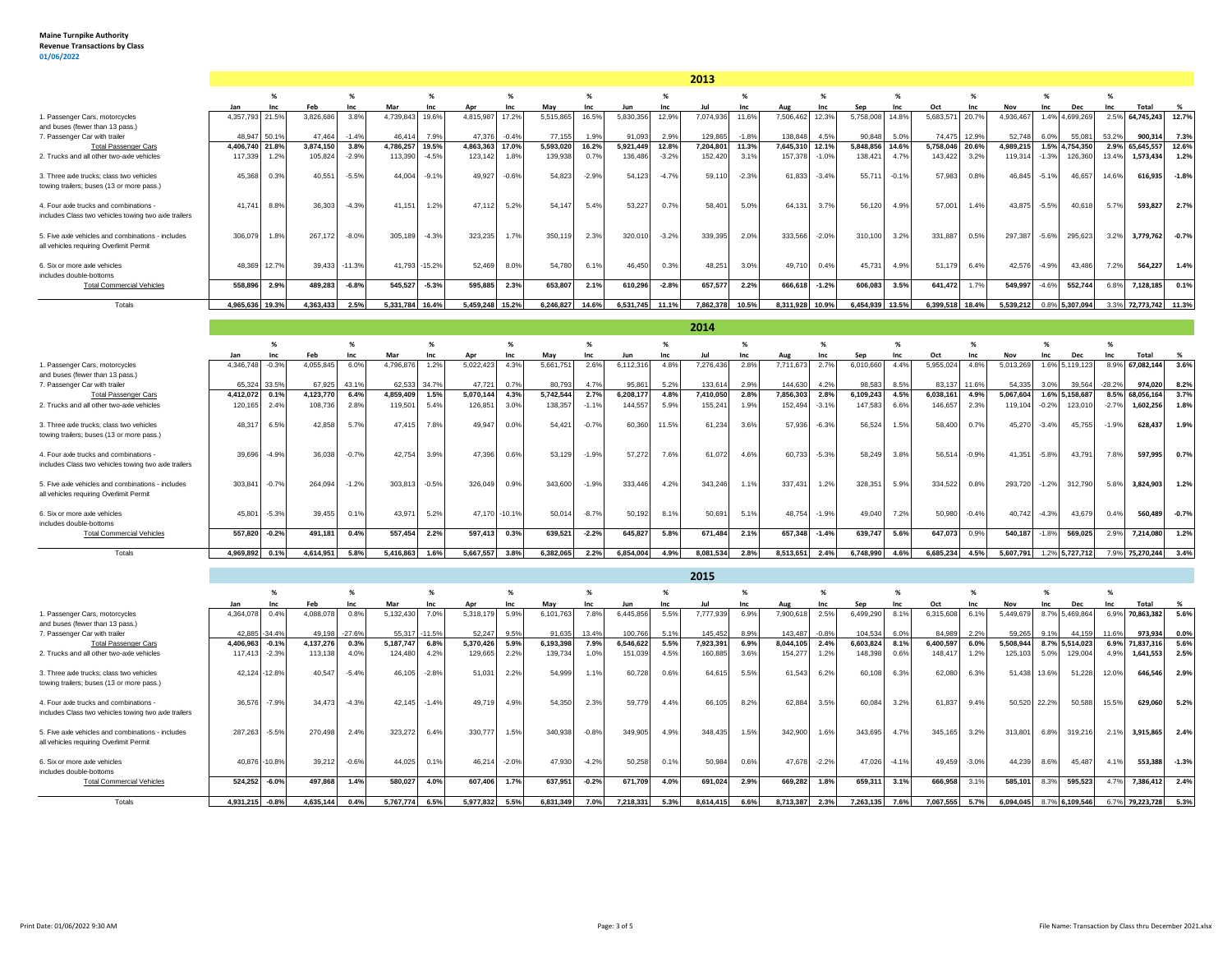## **Maine Turnpike Authority Revenue Transactions by Class 01/06/2022**

|                                                      |           |         |           |         |           |            |           |         |           |         |           |      | 2016      |          |               |       |          |       |           |         |           |       |            |         |                 |      |
|------------------------------------------------------|-----------|---------|-----------|---------|-----------|------------|-----------|---------|-----------|---------|-----------|------|-----------|----------|---------------|-------|----------|-------|-----------|---------|-----------|-------|------------|---------|-----------------|------|
|                                                      |           |         |           | %       |           | %          |           | %       |           |         |           | %    |           |          |               |       |          |       |           |         |           |       |            |         |                 |      |
|                                                      | Jan       | Inc     |           | Inc     | Mar       | <b>Inc</b> | Apr       | Inc     | May       |         | Jun       | Inc  | Ju        | Inc      | Aug           | Inc   | Sep      |       | Oct       | Inc     | Nov       | Inc   | <b>Dec</b> |         | Total           |      |
| 1. Passenger Cars, motorcycles                       | 4,912,193 | 12.6%   | 4,812,053 | 17.7%   | 5,440,861 | 6.0%       | 5,534,634 | 4.1%    | 6,289,090 | 3.1%    | 6,857,938 | 6.4% | 8,045,249 | 3.4%     | 8,281,054     | 4.8%  | 6,849,00 | 5.4%  | 6,484,915 | 2.7%    | 5,702,912 | 4.6%  | 5,495,117  | 0.5%    | 74,705,016      | 5.4% |
| and buses (fewer than 13 pass.)                      |           |         |           |         |           |            |           |         |           |         |           |      |           |          |               |       |          |       |           |         |           |       |            |         |                 |      |
| 7. Passenger Car with trailer                        | 46.852    | 9.3%    | 45.338    | $-7.8%$ | 48.817    | $-11.8%$   | 58.842    | 12.6%   | 90.933    | $-0.8%$ | 106.691   | 5.9% | 149,408   | 2.7%     | 141.183 -1.6% |       | 114,760  | 9.8%  | 90.358    | 6.3%    | 59.683    | 0.7%  | 43,624     | $-1.2%$ | 996,489         | 2.3% |
| <b>Total Passenger Cars</b>                          | 4,959,045 | 12.5%   | 4,857,391 | 17.4%   | 5,489,678 | 5.8%       | 5,593,476 | 4.2%    | 6,380,023 | 3.0%    | 6,964,629 | 6.4% | 8,194,657 | 3.4%     | 8,422,237     | 4.7%  | 6,963,76 | 5.5%  | 6,575,273 | 2.7%    | 5,762,595 | 4.6%  | 5,538,741  | 0.4%    | 75,701,505      | 5.4% |
| 2. Trucks and all other two-axle vehicles            | 117,11    | $-0.3%$ | 115,504   | 2.1%    | 127,298   | 2.3%       | 128,288   | $-1.1%$ | 142,796   | 2.2%    | 157,032   | 4.0% | 153,509   | $-4.6%$  | 168,327       | 9.1%  | 157,0'   | 5.8%  | 146,965   | $-1.0%$ | 130,164   | 4.0%  | 132,961    | 3.1%    | 1,676,971       | 2.2% |
|                                                      |           |         |           |         |           |            |           |         |           |         |           |      |           |          |               |       |          |       |           |         |           |       |            |         |                 |      |
| 3. Three axle trucks: class two vehicles             | 45,533    | 8.1%    | 43.617    | 7.6%    | 49.723    | 7.8%       | 51,510    | 0.9%    | 56,330    | 2.4%    | 61.155    | 0.7% | 57,611    | $-10.8%$ | 63.226        | 2.7%  | 61,56    | 2.4%  | 60.851    | $-2.0%$ | 52,829    | 2.7%  | 49,505     | $-3.4%$ | 653.450         | 1.1% |
| towing trailers; buses (13 or more pass.)            |           |         |           |         |           |            |           |         |           |         |           |      |           |          |               |       |          |       |           |         |           |       |            |         |                 |      |
|                                                      |           |         |           |         |           |            |           |         |           |         |           |      |           |          |               |       |          |       |           |         |           |       |            |         |                 |      |
| 4. Four axle trucks and combinations -               | 43,212    | 18.1%   | 42.08     | 22.1%   | 48.593    | 15.3%      | 50.014    | 0.6%    | 57.031    | 4.9%    | 64.545    | 8.0% | 62,238    | $-5.8%$  | 69.241        | 10.1% | 64.09    | 6.7%  | 60,295    | $-2.5%$ | 53,457    | 5.8%  | 48.382     | $-4.4%$ | 663,188         | 5.4% |
| includes Class two vehicles towing two axle trailers |           |         |           |         |           |            |           |         |           |         |           |      |           |          |               |       |          |       |           |         |           |       |            |         |                 |      |
|                                                      |           |         |           |         |           |            |           |         |           |         |           |      |           |          |               |       |          |       |           |         |           |       |            |         |                 |      |
| 5. Five axle vehicles and combinations - includes    | 300,528   | 4.6%    | 299.315   | 10.7%   | 343,289   | 6.2%       | 332,968   | 0.7%    | 355,781   | 4.4%    | 361,039   | 3.2% | 336,960   | $-3.3%$  | 365,867       | 6.7%  | 344,562  | 0.3%  | 339,634   | $-1.6%$ | 329,874   | 5.1%  | 322,601    | 1.1%    | 4.032.418       | 3.0% |
| all vehicles requiring Overlimit Permit              |           |         |           |         |           |            |           |         |           |         |           |      |           |          |               |       |          |       |           |         |           |       |            |         |                 |      |
|                                                      |           |         |           |         |           |            |           |         |           |         |           |      |           |          |               |       |          |       |           |         |           |       |            |         |                 |      |
| 6. Six or more axle vehicles                         | 43,212    | 5.7%    | 40,799    | 4.0%    | 47,654    | 8.2%       | 47,859    | 3.6%    | 50,999    | 6.4%    | 54,279    | 8.0% | 49,212    | $-3.5%$  | 54,495 14.3%  |       | 54,06    | 15.0% | 55,050    | 11.3%   | 52,560    | 18.8% | 52,013     | 14.3%   | 602,192         | 8.8% |
| includes double-bottoms                              |           |         |           |         |           |            |           |         |           |         |           |      |           |          |               |       |          |       |           |         |           |       |            |         |                 |      |
| <b>Total Commercial Vehicles</b>                     | 549,598   | 4.8%    | 541,324   | 8.7%    | 616,557   | 6.3%       | 610,639   | 0.5%    | 662,937   | 3.9%    | 698,050   | 3.9% | 659,530   | $-4.6%$  | 721,156       | 7.8%  | 681,287  | 3.3%  | 662,795   | $-0.6%$ | 618,884   | 5.8%  | 605,462    | 1.7%    | 7,628,219       | 3.3% |
|                                                      |           |         |           |         |           |            |           |         |           |         |           |      |           |          |               |       |          |       |           |         |           |       |            |         |                 |      |
| Totals                                               | 5,508,643 | 11.7%   | 5,398,715 | 16.5%   | 6,106,235 | 5.9%       | 6,204,115 | 3.8%    | 7,042,960 | 3.1%    | 7,662,679 | 6.2% | 8,854,187 | 2.8%     | 9,143,393     | 4.9%  | 7,645,04 | 5.3%  | 7,238,068 | 2.4%    | 6,381,479 | 4.7%  | 6,144,203  |         | 0.6% 83,329,724 | 5.2% |
|                                                      |           |         |           |         |           |            |           |         |           |         |           |      |           |          |               |       |          |       |           |         |           |       |            |         |                 |      |
|                                                      |           |         |           |         |           |            |           |         |           |         |           |      | 2017      |          |               |       |          |       |           |         |           |       |            |         |                 |      |
|                                                      |           |         |           |         |           |            |           |         |           |         |           |      |           |          |               |       |          |       |           |         |           |       |            |         |                 |      |

|                                                      | Jan       | Inr          |           | Inc.    | Mar       | <b>Inc</b> |           | Inc     | Mav       | <b>Inc.</b> | Jun       | <b>Inc.</b>  |           | <b>Inc.</b> | Aug       |         | Sep       |         | Oct       |      | Nov       | Inc   |                | <b>Inc.</b> | Total           |      |
|------------------------------------------------------|-----------|--------------|-----------|---------|-----------|------------|-----------|---------|-----------|-------------|-----------|--------------|-----------|-------------|-----------|---------|-----------|---------|-----------|------|-----------|-------|----------------|-------------|-----------------|------|
| . Passenger Cars, motorcycles                        | 5,188,391 | 5.6%         | 4,557,458 | $-5.3%$ | 5,558,724 | 2.2%       | 5,693,212 | 2.9%    | 6,592,382 | 4.8%        | 7,110,134 | 3.7%         | 8,196,844 | 1.9%        | 8,501,580 | 2.7%    | 042,644   |         | 6,805,579 | 4.9% | 6,039,927 |       | 5.9% 5,653,249 | 2.9%        | 76,940,124      | 3.0% |
| and buses (fewer than 13 pass.)                      |           |              |           |         |           |            |           |         |           |             |           |              |           |             |           |         |           |         |           |      |           |       |                |             |                 |      |
| 7. Passenger Car with trailer                        |           | 57,778 23.3% | 55.047    | 21.4%   | 52.476    | 7.5%       | 57,292    | $-2.6%$ | 94.431    | 3.8%        | 113,872   | 6.7%         | 158,918   | 6.4%        | 146,006   | 3.4%    | 113,321   | $-1.3%$ | 90,720    | 0.4% | 62,335    | 4.4%  | 44,318         | 1.6%        | 1,046,514       | 5.0% |
| <b>Total Passenger Cars</b>                          | 5,246,169 | 5.8%         | 4,612,505 | $-5.0%$ | 5.611.200 | 2.2%       | 5,750,504 | 2.8%    | 6,686,813 | 4.8%        | 7,224,006 | 3.7%         | 8,355,762 | 2.0%        | 8,647,586 | 2.7%    | 7,155,965 | 2.8%    | 6,896,299 | 4.9% | 6,102,262 |       | 5.9% 5,697,567 |             | 2.9% 77,986,638 | 3.0% |
| 2. Trucks and all other two-axle vehicles            | 126,482   | 8.0%         | 111,032   | $-3.9%$ | 132,267   | 3.9%       | 129,726   | 1.1%    | 154,504   | 8.2%        | 162,182   | 3.3%         | 155,832   | 1.5%        | 176,080   | 4.6%    | 160,354   | 2.1%    | 155,086   | 5.5% | 146,931   | 12.9% | 135,989        | 2.3%        | 1,746,465       | 4.1% |
|                                                      |           |              |           |         |           |            |           |         |           |             |           |              |           |             |           |         |           |         |           |      |           |       |                |             |                 |      |
| 3. Three axle trucks: class two vehicles             | 48,137    | 5.7%         | 41.344    | $-5.2%$ | 48.71     | $-2.0%$    | 51.530    | 0.0%    | 59,578    | 5.8%        | 63,684    | 4.1%         | 60,054    | 4.2%        | 68,436    | 8.2%    | 61,996    | 0.7%    | 62.252    | 2.3% | 56,684    | 7.3%  | 50,482         | 2.0%        | 672,888         | 3.0% |
| towing trailers; buses (13 or more pass.)            |           |              |           |         |           |            |           |         |           |             |           |              |           |             |           |         |           |         |           |      |           |       |                |             |                 |      |
|                                                      |           |              |           |         |           |            |           |         |           |             |           |              |           |             |           |         |           |         |           |      |           |       |                |             |                 |      |
| 4. Four axle trucks and combinations -               | 46,335    | 7.2%         | 39,576    | $-6.0%$ | 48.943    | 0.7%       | 50,659    | 1.3%    | 62,030    | 8.8%        | 66,860    | 3.6%         | 63,624    | 2.2%        | 73.073    | 5.5%    | 63,047    | $-1.6%$ | 61.864    | 2.6% | 55,007    | 2.9%  | 49,29          | 1.9%        | 680,312         | 2.6% |
| includes Class two vehicles towing two axle trailers |           |              |           |         |           |            |           |         |           |             |           |              |           |             |           |         |           |         |           |      |           |       |                |             |                 |      |
|                                                      |           |              |           |         |           |            |           |         |           |             |           |              |           |             |           |         |           |         |           |      |           |       |                |             |                 |      |
| 5. Five axle vehicles and combinations - includes    | 324,922   | 8.1%         | 283,726   | $-5.2%$ | 335,587   | $-2.2%$    | 329,168   | $-1.1%$ | 371,695   | 4.5%        | 364,780   | 1.0%         | 344,480   | 2.2%        | 363,420   | $-0.7%$ | 337,108   | $-2.2%$ | 353,061   | 4.0% | 336,415   | 2.0%  | 315,748        | $-2.19$     | 4,060,110       | 0.7% |
| all vehicles requiring Overlimit Permit              |           |              |           |         |           |            |           |         |           |             |           |              |           |             |           |         |           |         |           |      |           |       |                |             |                 |      |
|                                                      |           |              |           |         |           |            |           |         |           |             |           |              |           |             |           |         |           |         |           |      |           |       |                |             |                 |      |
| 6. Six or more axle vehicles                         |           | 50,971 18.0% | 43.122    | 5.7%    | 51,129    | 7.3%       | 51,529    | 7.7%    | 60.201    | 18.0%       |           | 60,342 11.2% | 54.424    | 10.6%       | 59.536    | 9.3%    | 54,157    | 0.2%    | 56,709    | 3.0% | 55,325    | 5.3%  | 52,589         | 1.1%        | 650,034         | 7.9% |
| includes double-bottoms                              |           |              |           |         |           |            |           |         |           |             |           |              |           |             |           |         |           |         |           |      |           |       |                |             |                 |      |
| <b>Total Commercial Vehicles</b>                     | 596,847   | 8.6%         | 518,800   | $-4.2%$ | 616,637   | 0.0%       | 612,612   | 0.3%    | 708,008   | 6.8%        | 717,848   | 2.8%         | 678,414   | 2.9%        | 740,545   | 2.7%    | 676,662   | $-0.7%$ | 688.972   | 3.9% | 650,362   | 5.1%  | 604,102        | $-0.2%$     | 7,809,809       | 2.4% |
|                                                      |           |              |           |         |           |            |           |         |           |             |           |              |           |             |           |         |           |         |           |      |           |       |                |             |                 |      |
| Totals                                               | 5,843,016 | 6.1%         | 5,131,305 | $-5.0%$ | 6,227,837 | 2.0%       | 6,363,116 | 2.6%    | 7,394,821 | 5.0%        | 7,941,854 | 3.6%         | 9,034,176 | 2.0%        | 9.388.131 | 2.7%    | 7.832.627 | 2.5%    | 7,585,271 | 4.8% | 6,752,624 |       | 5.8% 6,301,669 |             | 2.6% 85,796,447 | 3.0% |
|                                                      |           |              |           |         |           |            |           |         |           |             |           |              |           |             |           |         |           |         |           |      |           |       |                |             |                 |      |

|                                                                                                |               |         |           |       |           |         |               |         |           |      |           |         | 2018      |         |           |         |           |         |           |       |           |         |                    |         |                 |         |
|------------------------------------------------------------------------------------------------|---------------|---------|-----------|-------|-----------|---------|---------------|---------|-----------|------|-----------|---------|-----------|---------|-----------|---------|-----------|---------|-----------|-------|-----------|---------|--------------------|---------|-----------------|---------|
|                                                                                                |               |         |           | %     |           | %       |               |         |           |      |           |         |           |         |           |         |           |         |           |       |           | %       |                    |         |                 |         |
|                                                                                                | Jan           | Inc     | Feb       | Inc   | Mar       | Inc     | Anr           | Inc     | Mav       |      | Jun       | Inc     | Jul       | Inc     | Aug       | Inc     | Sep       |         | Oct       | Inc   | Nov       | Inc     | <b>Dec</b>         |         | Total           |         |
| 1. Passenger Cars, motorcycles                                                                 | 5,183,322     | $-0.1%$ | 5,018,37  | 10.19 | 5,633,798 | 1.4%    | 5,920,127     | 4.0%    | 6,863,209 | 4.1% | 7,315,909 | 2.9%    | 8,406,431 | 2.6%    | 8,776,463 | 3.2%    | 7,111,539 | 1.0%    | 6,973,01  | 2.5%  | 5,908,267 |         | $-2.2\%$ 6,011,727 |         | 6.3% 79,122,179 | 2.8%    |
| and buses (fewer than 13 pass.)                                                                |               |         |           |       |           |         |               |         |           |      |           |         |           |         |           |         |           |         |           |       |           |         |                    |         |                 |         |
| 7. Passenger Car with trailer                                                                  | 51,510 -10.8% |         | 56.161    | 2.0%  | 55.935    | 6.6%    | 55,691        | $-2.8%$ | 98.181    | 4.0% | 117,606   | 3.3%    | 152,777   | $-3.9%$ | 155.891   | 6.8%    | 114,936   | 1.4%    | 94.08     | 3.7%  | 58.015    | $-6.9%$ | 42.584             | $-3.9%$ | 1,053,371       | 0.7%    |
| <b>Total Passenger Cars</b>                                                                    | 5,234,832     | $-0.2%$ | 5,074,534 | 10.0% | 5,689,733 | 1.4%    | 5,975,818     | 3.9%    | 6,961,390 | 4.1% | 7,433,515 | 2.9%    | 8,559,208 | 2.4%    | 8,932,354 | 3.3%    | 7,226,475 | 1.0%    | 7,067,098 | 2.5%  | 5,966,282 |         | $-2.2\%$ 6.054.31  |         | 6.3% 80,175,550 | 2.8%    |
| 2. Trucks and all other two-axle vehicles                                                      | 134,079       | 6.0%    | 123,41    | 11.2% | 135,098   | 2.1%    | 142,895 10.2% |         | 169,528   | 9.7% | 167,605   | 3.3%    | 175,16    | 12.4%   | 185.880   | 5.6%    | 162,251   | 1.2%    | 171,054   | 10.3% | 145,068   | $-1.3%$ | 138,80             | 2.1%    | 1,850,844       | 6.0%    |
| 3. Three axle trucks: class two vehicles<br>towing trailers; buses (13 or more pass.)          | 51,264        | 6.5%    | 43.754    | 5.8%  | 47.730    | $-2.0%$ | 51.548        | 0.0%    | 61,430    | 3.1% | 62,128    | $-2.4%$ | 61.625    | 2.6%    | 64.632    | $-5.6%$ | 58,283    | $-6.0%$ | 63.69     | 2.3%  | 51.243    | $-9.6%$ | 47.98              | $-4.9%$ | 665,319         | $-1.1%$ |
| 4. Four axle trucks and combinations -<br>includes Class two vehicles towing two axle trailers | 48.015        | 3.6%    | 43.498    | 9.9%  | 48.120    | $-1.7%$ | 54.060        | 6.7%    | 64.783    | 4.4% | 65,155    | $-2.6%$ | 67,008    | 5.3%    | 70.098    | $-4.1%$ | 61.087    | $-3.1%$ | 65,202    | 5.4%  | 52.164    | $-5.2%$ | 50.88              | 3.2%    | 690,076         | 1.4%    |
| 5. Five axle vehicles and combinations - includes<br>all vehicles requiring Overlimit Permit   | 318,604       | $-1.9%$ | 293,242   | 3.4%  | 327,864   | $-2.3%$ | 345,178       | 4.9%    | 385,692   | 3.8% | 365,657   | 0.2%    | 354,181   | 2.8%    | 376,560   | 3.6%    | 338,896   | 0.5%    | 360,746   | 2.2%  | 328,242   | $-2.4%$ | 325,68             | 3.1%    | 4,120,550       | 1.5%    |
| 6. Six or more axle vehicles<br>includes double-bottoms                                        | 54,287        | 6.5%    | 48.564    | 12.6% | 51,160    | 0.1%    | 54.121        | 5.0%    | 61,287    | 1.8% | 59,039    | $-2.2%$ | 55,557    | 2.1%    | 59,026    | $-0.9%$ | 51,654    | $-4.6%$ | 56,94     | 0.4%  | 51,640    | $-6.7%$ | 52,07              | $-1.0%$ | 655,358         | 0.8%    |
| <b>Total Commercial Vehicles</b>                                                               | 606,249       | 1.6%    | 552,474   | 6.5%  | 609,972   | $-1.1%$ | 647.802       | 5.7%    | 742.720   | 4.9% | 719,584   | 0.2%    | 713,540   | 5.2%    | 756.196   | 2.1%    | 672.171   | $-0.7%$ | 717,641   | 4.2%  | 628,357   | $-3.4%$ | 615,441            | 1.9%    | 7,982,147       | 2.2%    |
| Totals                                                                                         | 5,841,081     | 0.0%    | 5,627,008 | 9.7%  | 6,299,705 | 1.2%    | 6,623,620     | 4.1%    | 7,704,110 | 4.2% | 8,153,099 | 2.7%    | 9,272,748 | 2.6%    | 9,688,550 | 3.2%    | 7,898,646 | 0.8%    | 7,784,739 | 2.6%  | 6,594,639 |         | -2.3% 6,669,752    |         | 5.8% 88,157,697 | 2.8%    |